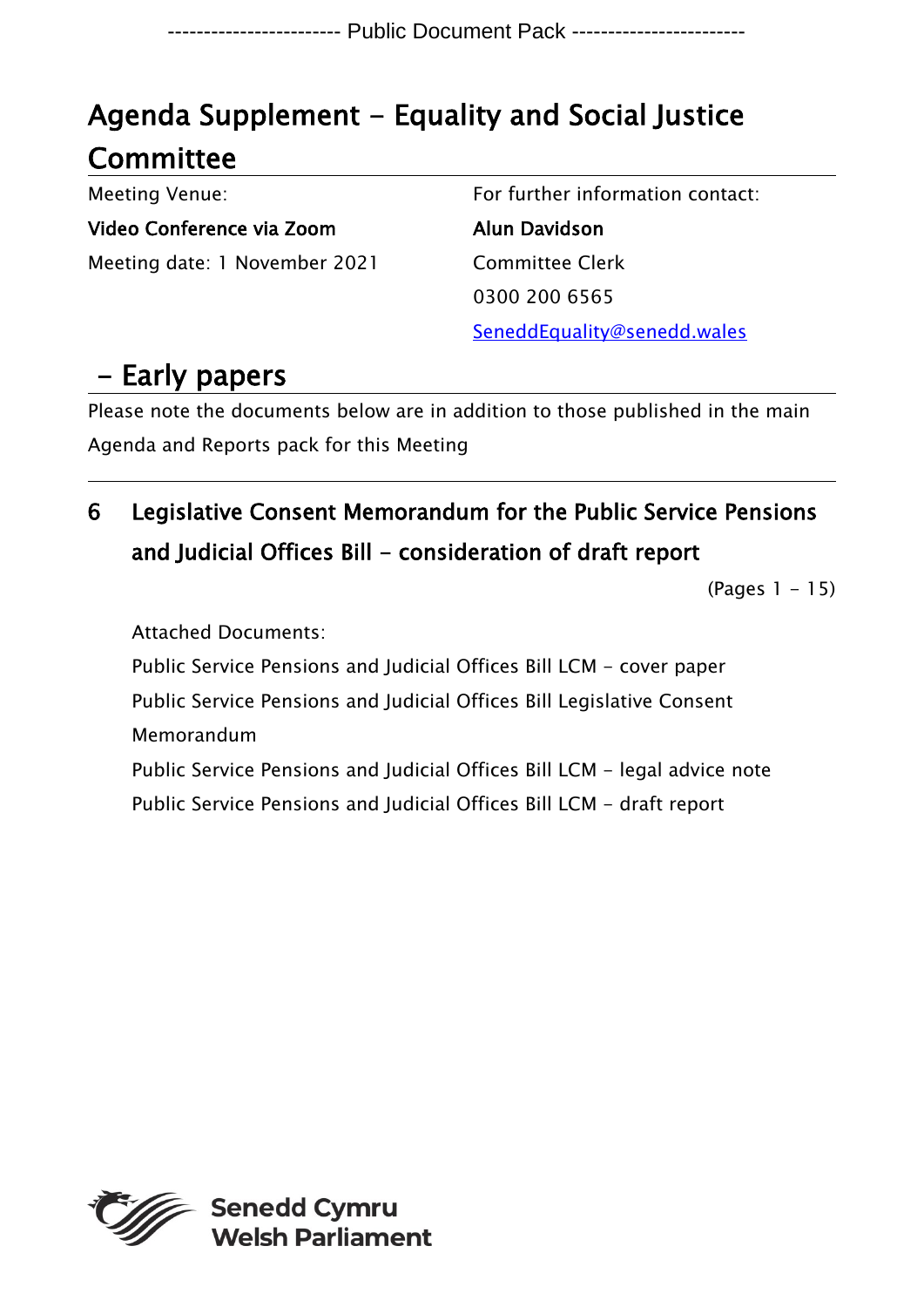# By virtue of paragraph(s) vi of Standing Order 17.42  $\hbox{\bf Agenda Item 6}$ <br>Document is Restricted

Document is Restricted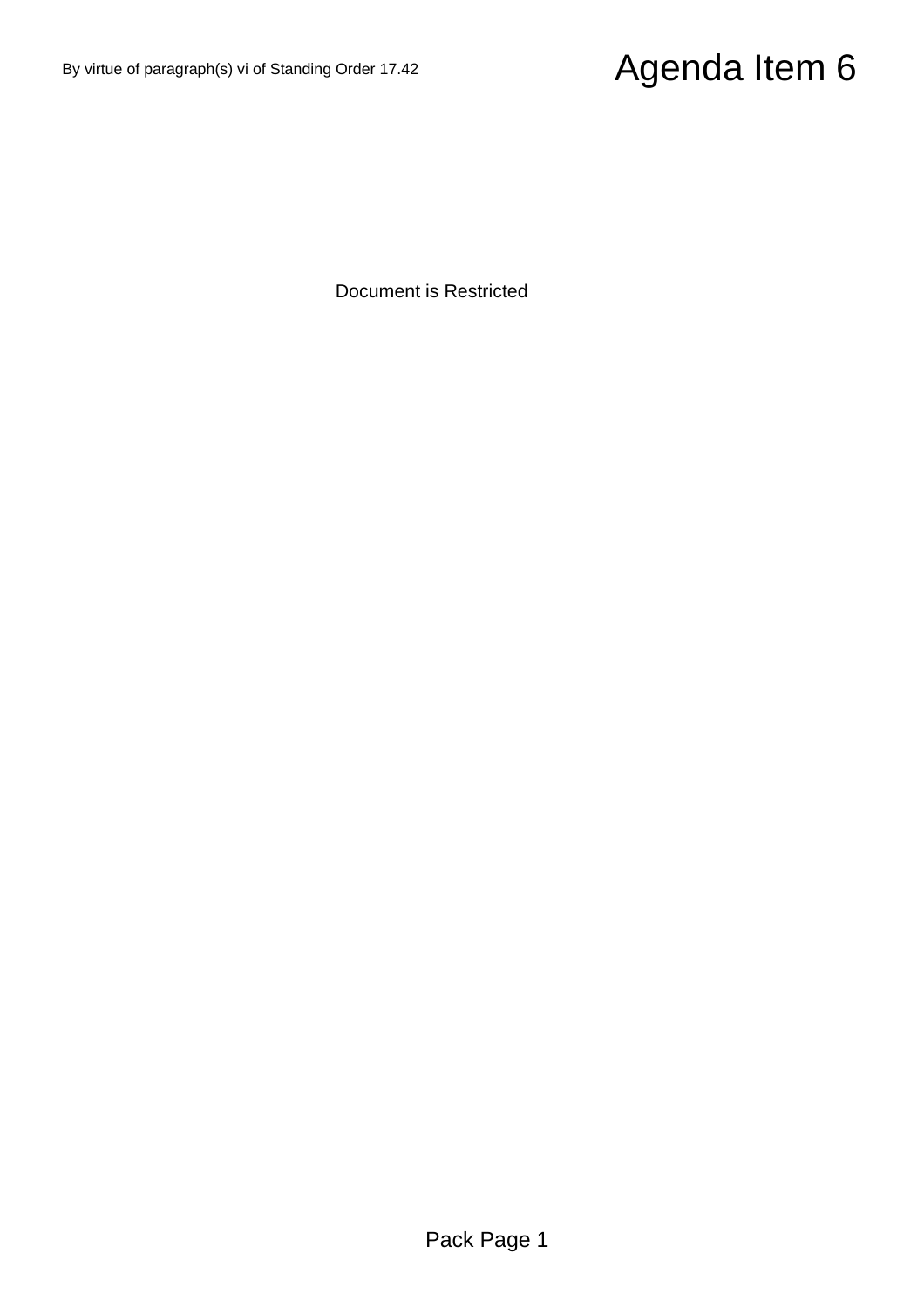# **LEGISLATIVE CONSENT MEMORANDUM**

# **PUBLIC SERVICE PENSIONS AND JUDICIAL OFFICES BILL**

- 1. This legislative consent memorandum is laid under Standing Order ("SO") 29.2. SO29 prescribes that a legislative consent memorandum must be laid, and a legislative consent motion may be tabled, before Senedd Cymru if a UK Parliamentary Bill makes provision in relation to Wales for any purpose within, or which modifies the legislative competence of the Senedd*.*
- 2. The Public Service Pensions and Judicial Offices Bill ("the Bill") was introduced in the House of Lords on 19 July 2021*.* The Bill as introduced can be found at: [Public Service Pensions and Judicial Offices Bill.](https://bills.parliament.uk/publications/42278/documents/567)

### **Policy Objectives**

- 3. The UK Government's stated policy objectives are to:
	- i. address discrimination that arose when existing public service pension schemes were closed to certain members between 2014 and 2016;
	- ii. deliver changes to public service pension schemes to ensure that all eligible public service workers have access to high quality defined benefit schemes on a fair and equal basis;
	- iii. ensure there are no reductions to members' benefits following completion of the cost control element of the 2016 valuations;
	- iv. improve the terms for judicial resourcing to support the effective functioning of the judiciary, to meet future demands; and
	- v. confer powers upon the HM Treasury to establish a new UK Asset Resolution (UKAR) Limited pension scheme.

### **Summary of the Bill**

- 4. The Bill is sponsored by HM Treasury.
- 5. The Bill's provisions are set out across four parts:
	- i. Part 1 makes provision in relation to public service pension schemes: Chapter 1 concerns schemes other than judicial and local government schemes, for example firefighter schemes; Chapter 2 concerns judicial schemes; Chapter 3 concerns local government schemes; and Chapter 4 makes general provision which includes the closure of legacy schemes to further accrual from 1 April 2022.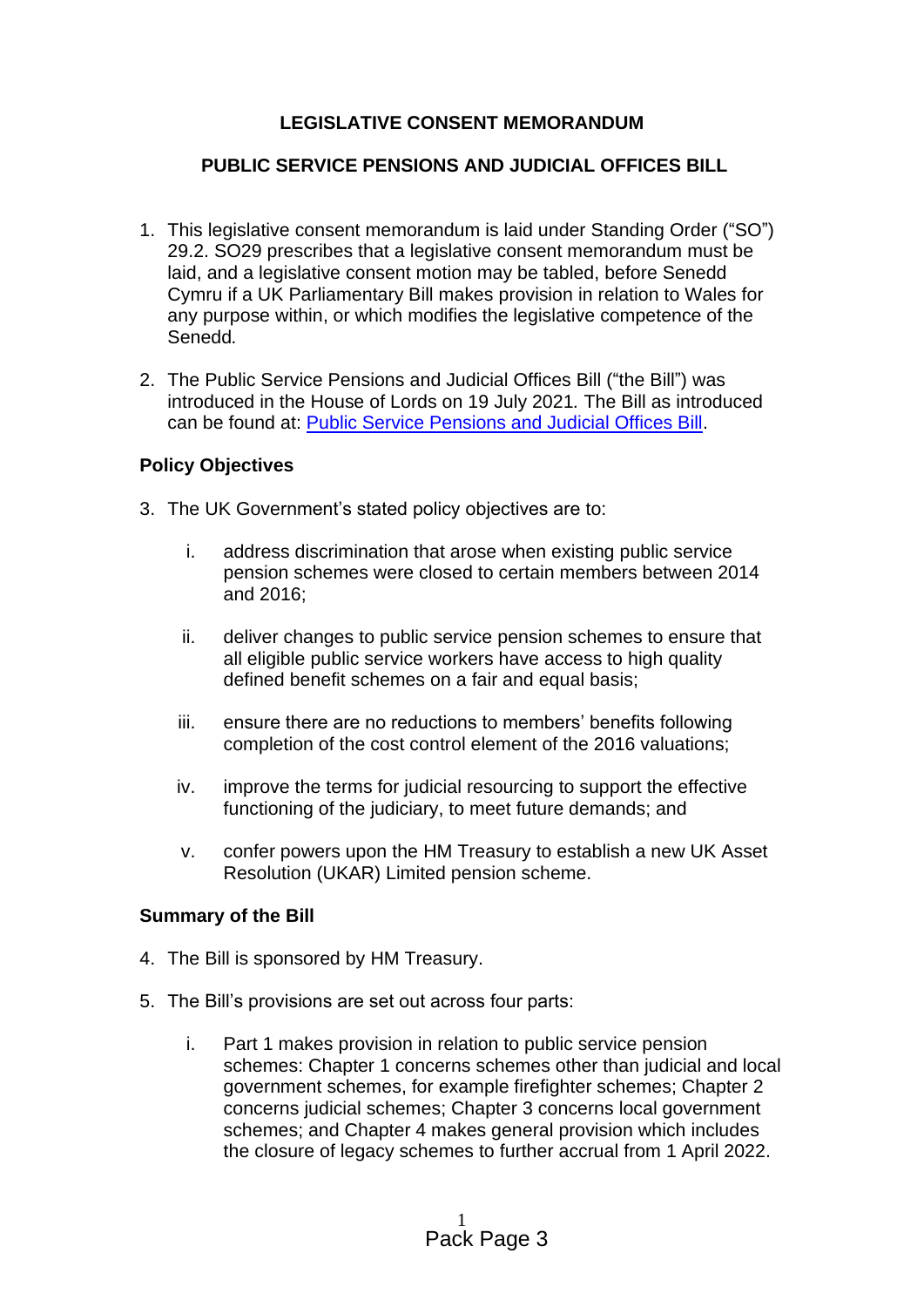- ii. Part 2 makes provision for the establishment of new public pension schemes in respect of banking sector legacy schemes, namely for Bradford & Bingley and Northern Rock which were taken into public ownership in 2007/2008.
- iii. Part 3 makes provision for judicial offices. It imposes a mandatory retirement age of 75 for certain judicial offices and makes provision for judges sitting in retirement (but not beyond the age of 75).
- iv. Part 4 makes general provision, including in relation to extent and application: the Bill's provisions will extend and apply to the whole of the UK; all substantive pension measures will apply UK wide; and some elements of the judicial measures will apply to England and Wales only.

### **Provisions in the Bill for which consent is required**

- 6. The following provisions of the Bill are within the legislative competence of Senedd Cymru:
	- i. Clause 103 (Retirement date for holders of judicial offices etc.) and Schedule 1 make provision to raise the mandatory retirement age to 75 and in some cases impose a new maximum retirement age of 75 for certain judicial offices. The provisions apply UK-wide to judicial offices and apply to the Welsh tribunals listed in section 59 of the Wales Act 2017.
	- ii. Clauses 105 to 109 and Schedules 3 and 4 make provision that applies UK-wide for a new sitting in retirement office for previously salaried and fee-paid judicial office holders who have retired:
		- a. clause 105 (Sitting in retirement offices) establishes a sitting in retirement office for each judicial office listed at Schedule 3, Part 5 of which relates to the Welsh tribunals;
		- b. clause 106 (Appointment to sitting in retirement offices) relates to the appointment of an eligible person to sitting in retirement offices;
		- c. clause 107 (Appointment to sitting in retirement offices: further provision) contains further provisions on sitting in retirement offices and provides that appointment may not extend beyond the age of 75;
		- d. clause 108 (Discipline and removal from office) makes provision in relation to the removal of an appointed person from a sitting in retirement office;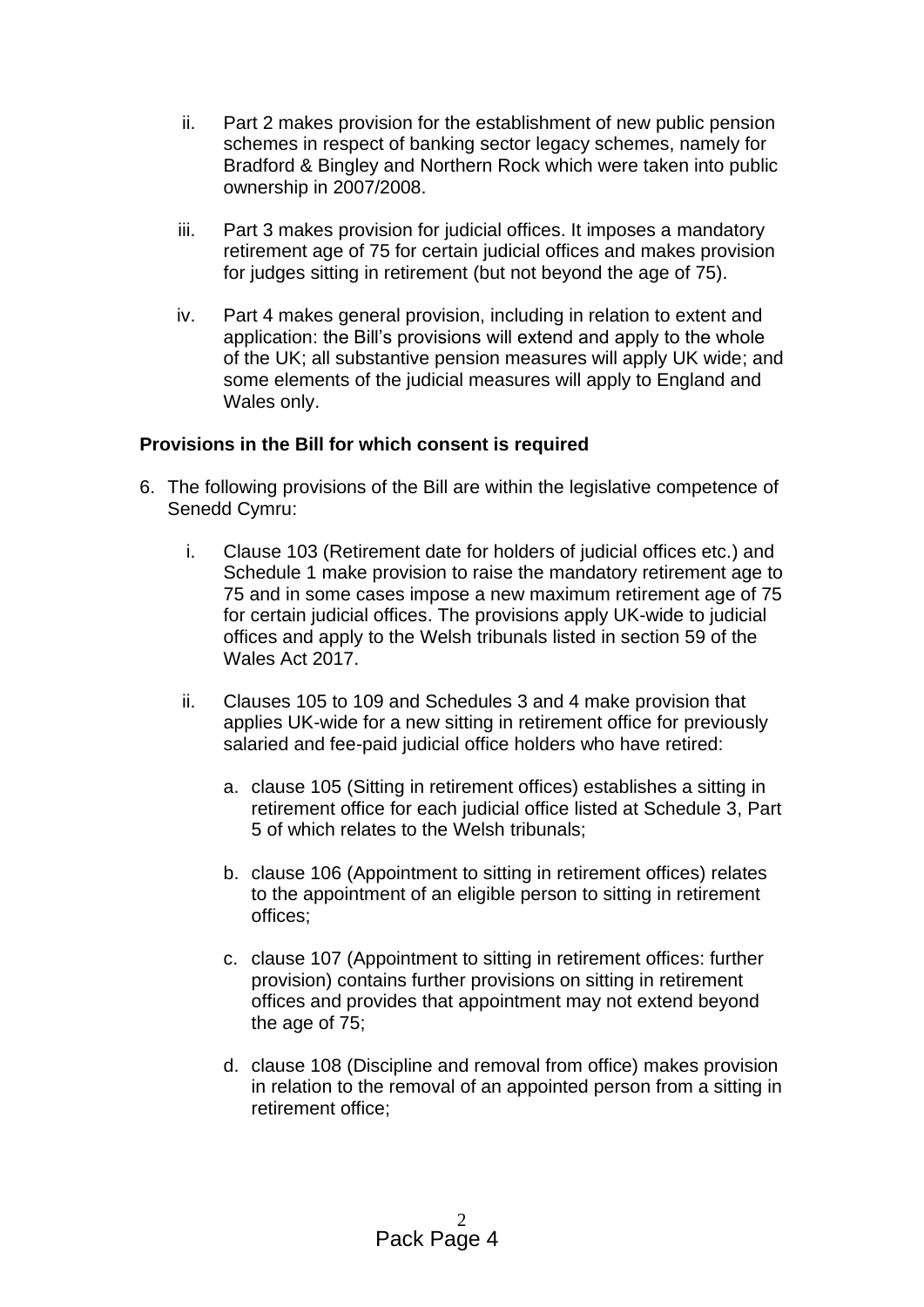- e. clause 109 (Power to add new offices) confers power on the appropriate national authority (the Welsh Ministers in relation to devolved areas) to add new offices; and
- f. clause 110 (Consequential etc. provisions) and Schedule 4 makes consequential amendments in connection with sitting in retirement offices.
- 7. "Tribunals" are reserved to the UK Parliament by paragraph 9 of Schedule 7A to the Government of Wales Act 2006 WA. "Devolved tribunals" however are an exception, meaning that the Senedd can legislate in respect of those tribunals in accordance with paragraph 9(2). "Devolved tribunals" are all of whose functions are functions that are exercisable only in relation to Wales, and do not relate to reserved matters. The Welsh Government considers "devolved tribunals" includes those listed in section 59 of the Wales Act 2017. Section 59 tribunals are all presided over by the President of Welsh Tribunals and administered by the Welsh Tribunals Unit.

### **Reasons for making these provisions for Wales in the Bill**

- 8. The relevant provisions in the Bill increase the mandatory retirement age for certain judicial office holders from 70 to 75 and make provision for sitting in retirement, subject to appointments not extending beyond that mandatory age.
- 9. The current mandatory retirement age which applies in courts and in the majority of reserved tribunals was set some 25 years ago. In recent years, the frequency and volume of judicial recruitment has increased across the UK's jurisdictions but since 2016, there have been shortfalls in some recruitment exercises. Increasing the mandatory retirement age to 75 is an approach intended to help retain valuable judicial expertise for longer whilst increasing the attractiveness of judicial office to a greater number of potential candidates and from diverse backgrounds.
- 10.The revised mandatory retirement age will apply to the Welsh tribunals as defined in section 59 of the Wales Act 2017. For those tribunals with a mandatory retirement age, that age will increase from 70 to 75. Those tribunals are: the Agricultural Land Tribunal for Wales; the Mental Health Review Tribunal for Wales; the Residential Property Tribunal for Wales; and the Welsh Language Tribunal for Wales. For the Special Educational Needs Tribunal for Wales and the Adjudication Panel for Wales, with no current mandatory retirement age, the Bill will impose a maximum retirement age of 75.
- 11.Currently, whilst salaried judges can apply to sit in retirement, this option is not equally available to fee-paid judges. Provisions in the Bill will remedy the differential treatment between salaried and fee-paid judges and provide for flexibility to meet business need through judges sitting in retirement, ensuring the effective administration of justice. It is anticipated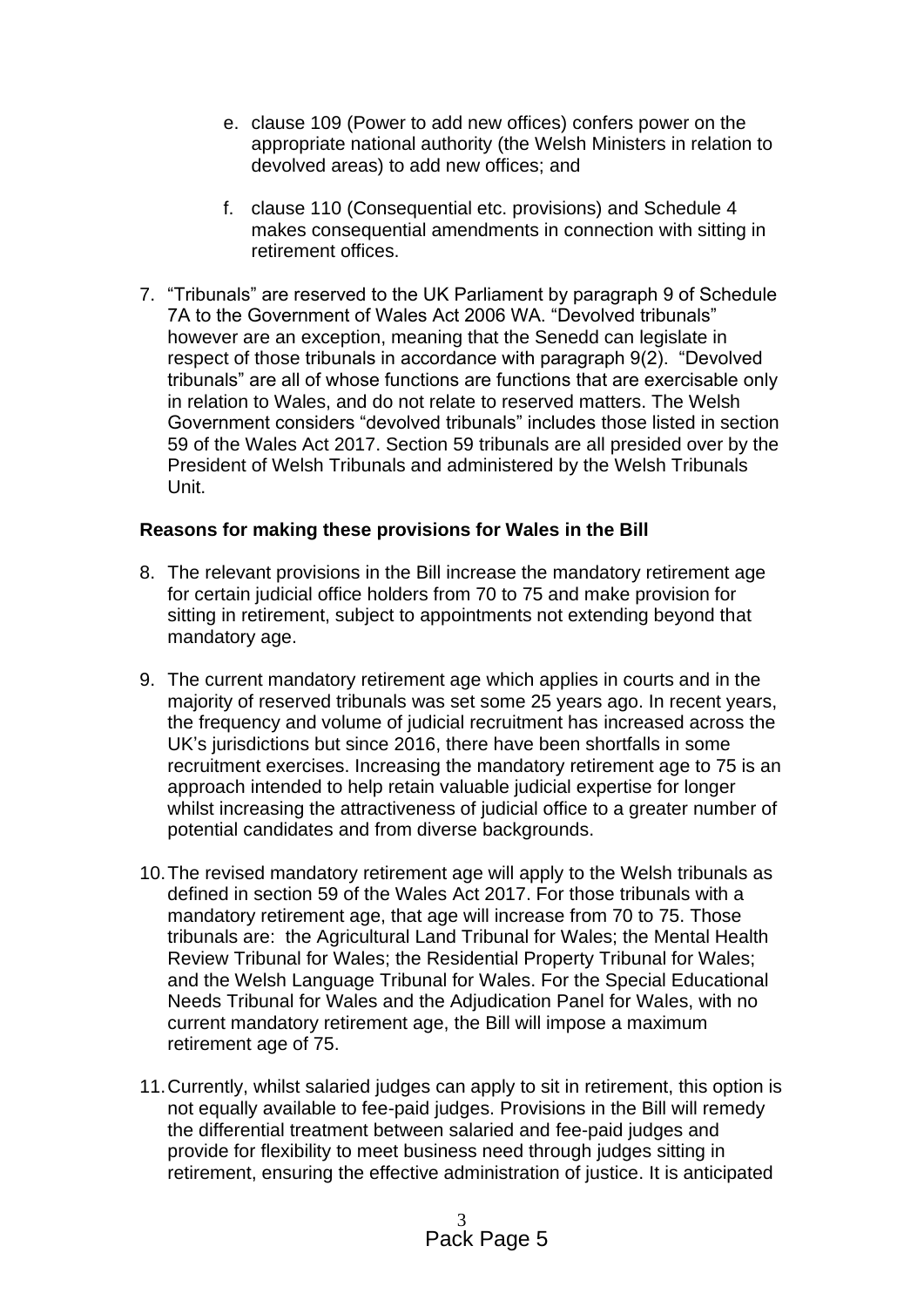that the higher mandatory retirement age will lead to improvements in recruitment and retention and will, over time, reduce the business need for judges to sit in retirement.

- 12.A consistent mandatory retirement age and approach to sitting in retirement across England and Wales will avoid jurisdiction picking by candidates for judicial office who may, for example, choose to apply for appointment in England and Wales rather than to a Welsh tribunal if current arrangements were to continue in Wales alone as, on that basis, they would have a shorter and potentially less flexible judicial career in Wales than in England. In addition, a differential position would potentially inhibit cross deployment between judges in the Welsh tribunals and the First-tier and Upper-tier tribunals. For these reasons, there is benefit to the justice system in Wales for the provisions in the Bill to apply to Wales.
- 13.The on-going Law Commission project on the reform of the Devolved Tribunals in Wales will report in autumn 2021. Taking forward the Law Commission's report will provide the opportunity for the development of new Wales specific policy relating to Welsh tribunals, including on judicial offices, and to consolidate its implementation into Welsh legislation. The changes now set out in the Bill will, however, be made and implemented far sooner than will be the case in respect of any future legislation in response to the Law Commission's report.

# **Financial implications**

14. The UK Government's Impact Assessment for the Bill<sup>1</sup> estimates that increasing the mandatory retirement age to 75 has the potential to generate savings in pension liabilities, depending on judicial recruitment patterns. This is estimated to be between £37 million and £97 million. The financial implications of the related provisions for sitting in retirement are subject to a number of variables, including the specific business need for retired judicial office holders to sit in retirement and the extent that eligible persons may wish to take up those offices in the context of them being able to remain in office as a result of the higher mandatory retirement age. These costs have not, therefore, been assessed.

# **Amendment of the Bill provisions**

15.The Bill may be amended during its passage through Parliament and it may be necessary to review any such amendments to determine whether they raise any competence issues or issues relating to Welsh Minister functions. In these circumstances, and to meet the requirements of Standing Order 29, a supplementary Legislative Consent Memorandum may be required. Amendments to the Bill will, therefore, be kept under review.

<sup>&</sup>lt;sup>1</sup> See page 25, paragraph 329 et seq. at Public Service Pensions and Judicial Offices Bill Assessment of [Impacts](https://bills.parliament.uk/publications/42311/documents/575)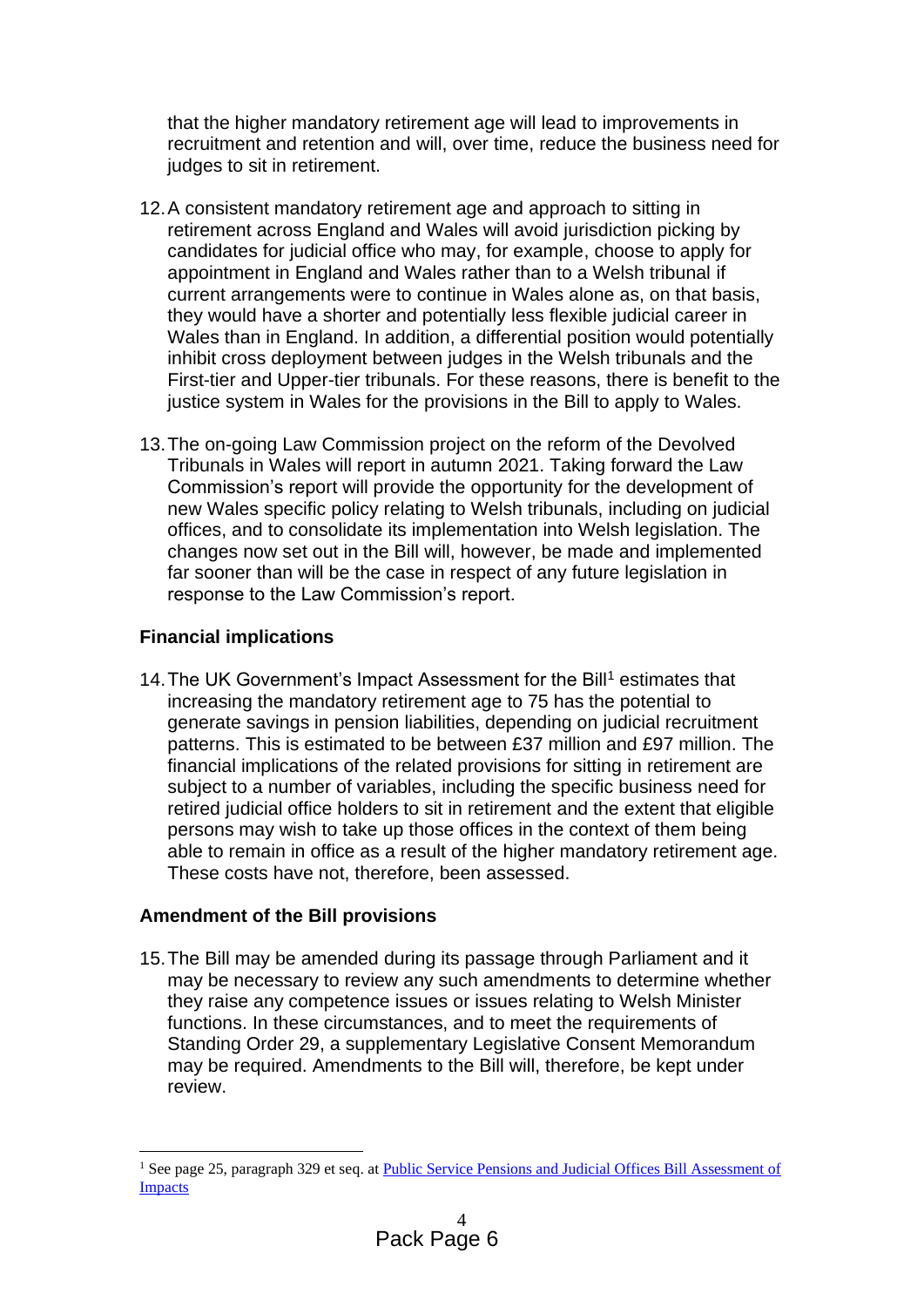# **Conclusion**

16.The UK Government's proposals in the Bill are intended to remedy the differential treatment between salaried and fee-paid judges and provide for flexibility to meet business need through judges sitting in retirement. It is the view of the Welsh Government that it is appropriate to make equivalent provision for the Welsh tribunals as defined in section 59 of the Wales Act 2017, and to utilise the Bill to make the required legislative changes at this time, noting the on-going Law Commission project and the development of Wales specific policy in relation to tribunals in Wales.

**Mick Antoniw MS Counsel General and Minister for the Constitution 11 August 2021**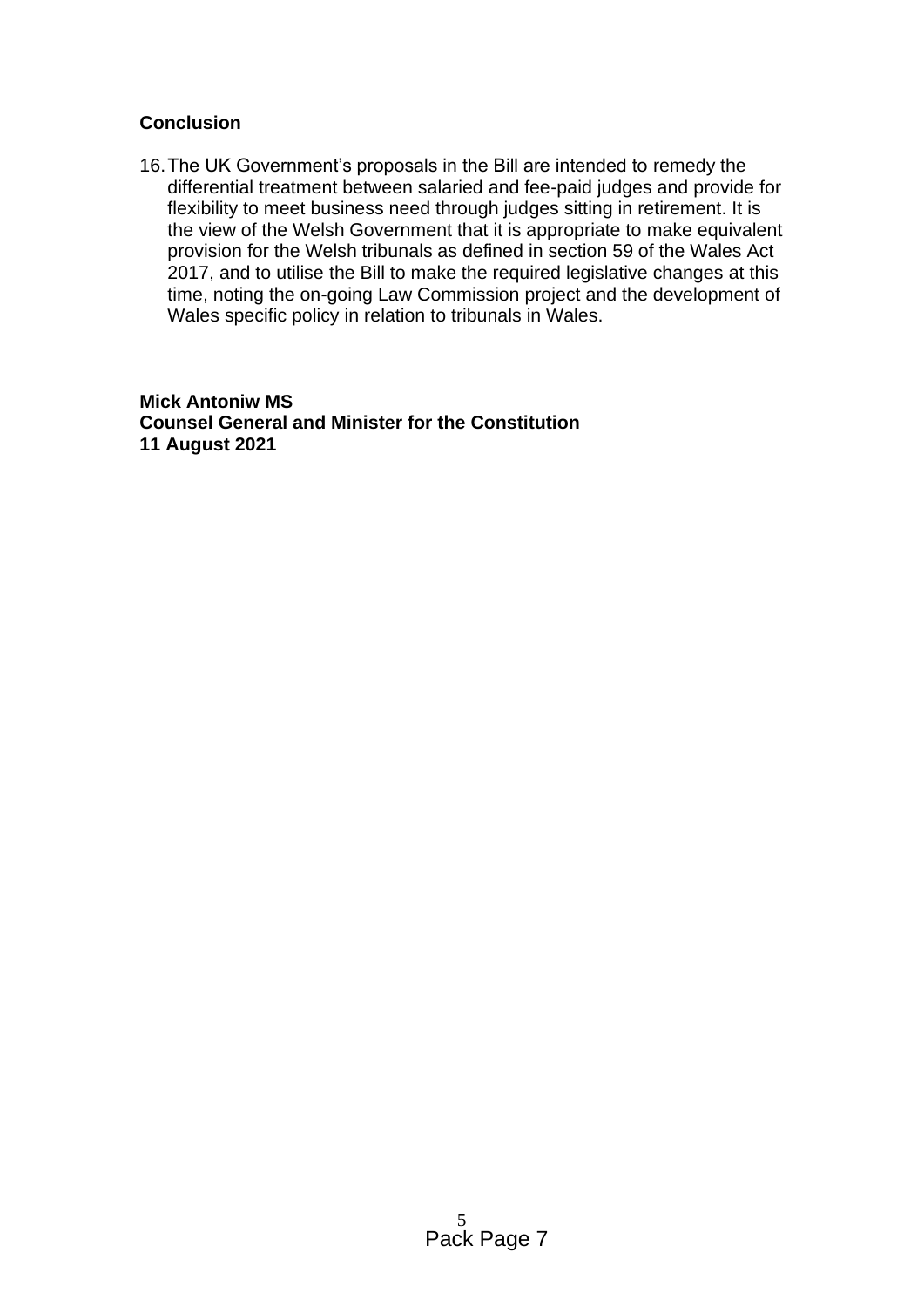Document is Restricted